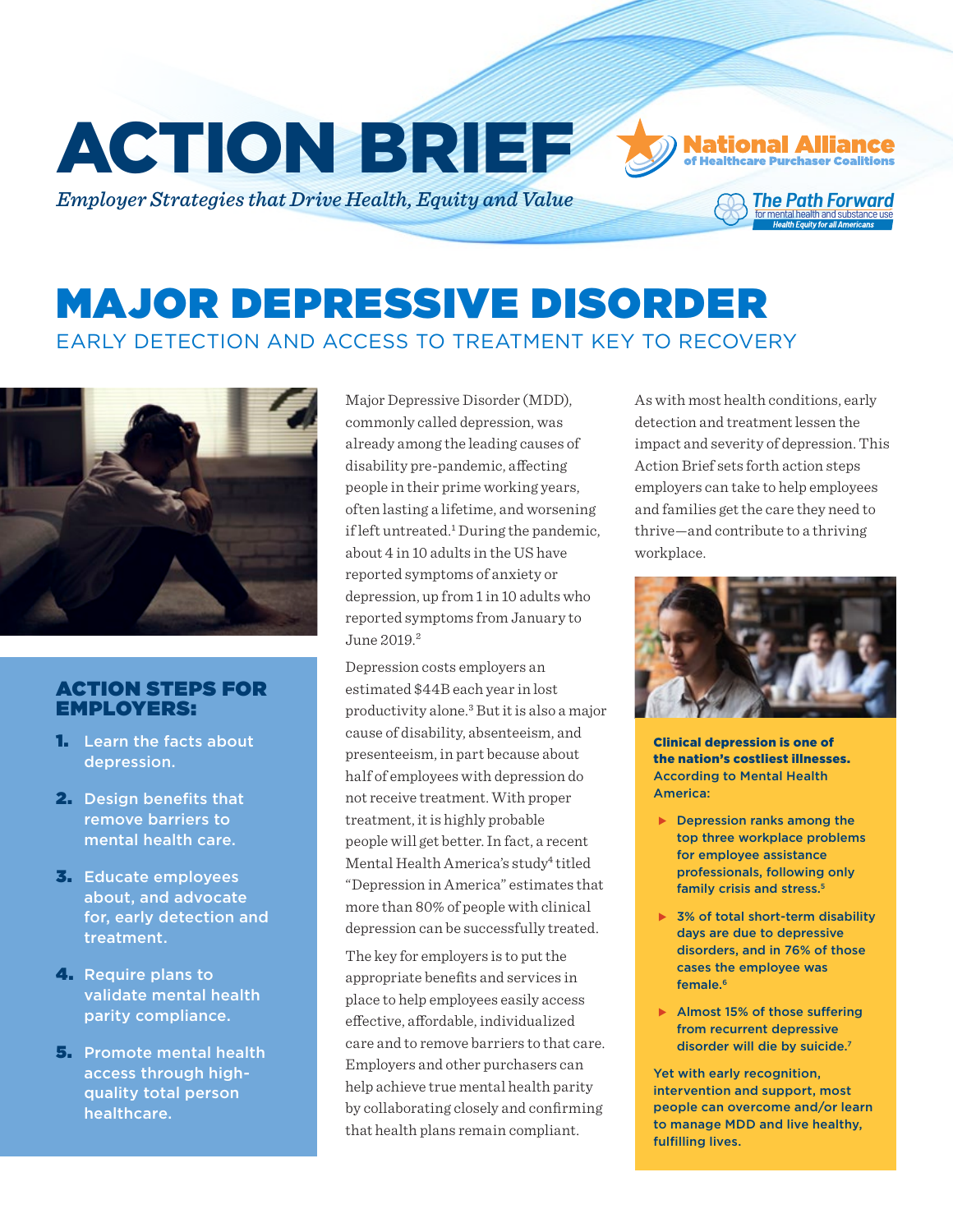# EMPLOYER ACTION **STEPS**

## **1. Learn the facts about depression and its burden on your workforce and workplace.**

MDD is much more than feeling sad or having a bad day; it is a serious mental illness (SMI) that requires understanding, compassion and medical care. Without proper education, employers and coworkers may perceive employees with MDD as incompetent, unreliable, unmotivated, unfriendly, reactive or indifferent. Symptoms vary for each patient, but may manifest as:

#### **Mood**

- Depressed, sad or very irritable; can't be cheered up
- Loss of interest and pleasure in daily activities

#### **Physical**

- Insomnia or sleeping too much
- Change in appetite or significant, unintentional change in weight
- Visibly slowed down or agitated
- Extreme fatigue or lack of energy
- Decreased sex drive
- Catatonia<sup>\*</sup>

### **Behavioral**

- Decreased motivation
- Decreased task performance
- Withdrawal and isolation
- Lack of attention to hygiene and appearance
- . No desire to talk, interact, socialize
- Grossly disorganized\*

### **Thinking**

- Accusatory, self-blaming thoughts
- Feelings of worthlessness or excessive guilt
- Extremely low self-esteem
- Marked indecisiveness or the inability to think, remember or concentrate
- Recurrent thoughts of death. suicidal thoughts, suicidal plans
- Delusions\*
- Disorganized, incoherent speech\*

#### **Senses**

- Hypersensitive to noise, light, stress
- Hallucinations\*

Employers can take steps to ensure employees have access to early intervention and treatment:

- Conduct a claims analysis to see if MDD occurrence and treatment reflect the fact that 7% of US adults experience this SMI. If not, work with your health plan, employee assistance program (EAP), and other vendors to conduct further assessments and develop an action plan to increase screenings and enhance communications.
- $\blacktriangleright$  Include depression screening in health risk appraisals and EAP programs.
- $\triangleright$  Confirm that health plans are promoting and reporting on the use among providers of a validated screening tool such as the 9-item Patient Health Questionnaire ([PHQ-9\)](https://www.mdcalc.com/phq-9-patient-health-questionnaire-9).
- $\blacktriangleright$  Inform health plans that you want primary care clinicians to conduct routine depression screenings and to offer [Collaborative Care](https://www.psychiatry.org/psychiatrists/practice/professional-interests/integrated-care/learn) (https:// bit.ly/3jLpMHR). Require health plans to turn on the CPT billing codes for Collaborative Care that became available in 2017 and allow providers to bill for care.
- Ensure formulary flexibility so patients and their healthcare providers have a level of autonomy as they navigate variability in treatment response.
- ▶ Offer access to programs such as [Mental Health](https://www.mentalhealthfirstaid.org/population-focused-modules/workplace/)  [First Aid at Work](https://www.mentalhealthfirstaid.org/population-focused-modules/workplace/) (https://bit.ly/3GA17ju) to equip employees at all levels to notice and support an employee who may be experiencing a mental health concern or crisis in the workplace and connect them to appropriate employee and community resources.

**2. Design value-based benefits to remove mental health care barriers and silos in order to shift the focus to integrated,** *total person health.*

Untreated depression makes it difficult or even impossible to work well. But with psychotherapy, medications, or a combination of both, most people will improve. That's why it's so important to ensure employees and their families have the clearest possible path to valuebased benefits.

Clinical depression has become one of America's most costly illnesses. Left untreated, depression is as costly to the US economy as heart disease or AIDS, costing over \$51B in absenteeism and lost productivity and \$26B in direct treatment costs.8 In addition to removing financial and other barriers to fullspectrum care, recommendations for covered mental health services include:

- Collaborative Care
- $\blacktriangleright$  Tele-behavioral health (including online CBT)
- ▶ Hospital and other 24-hour services (e.g., crisis residential services)
- Intensive community services (e.g., partial hospitalization)
- Ambulatory or outpatient services (e.g., focused forms of psychotherapy)



## DID YOU KNOW?

About 20% of individuals with MDD will have only one episode. But in more than half of all cases, symptoms return within two years. In these recurrent cases, the average number of episodes in a lifetime is about seven. An episode may last a few months to several years but having a regular source for routine medical and mental health care and treatment can *identify episodes early and shorten their duration*. \* Possible psychotic stage

Source: [SMIAdviser in partnership with NAMI](https://smiadviser.org/wp-content/uploads/2020/08/SMI_NAMI_MajorDepressiveDisorder.pdf)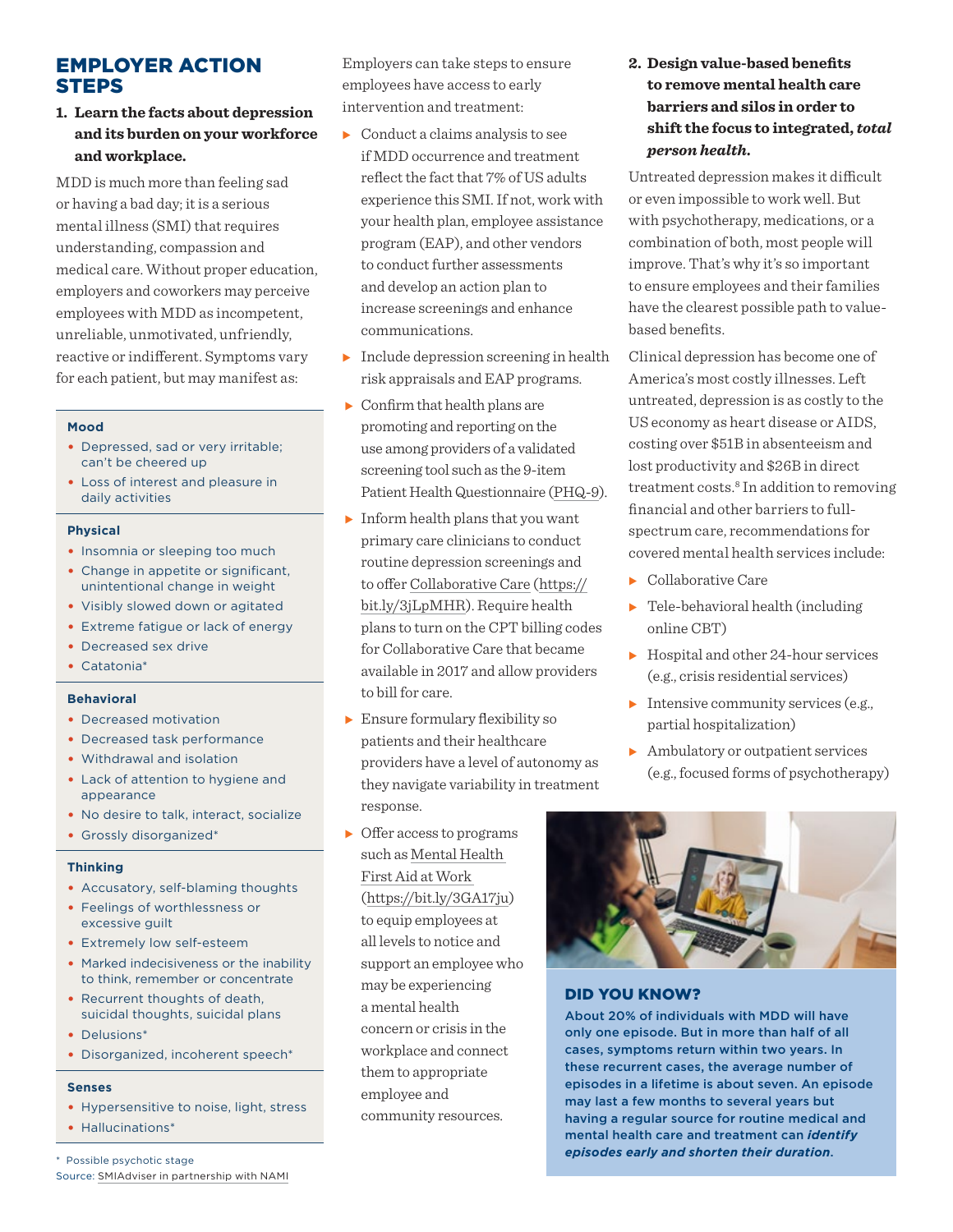- $\blacktriangleright$  Medical drug management (e.g., monitoring psychotropic medications)
- $\triangleright$  Case management, with a special focus on social determinants of health
- Intensive psychosocial rehabilitation services<sup>9</sup>
- $\blacktriangleright$  Pharmacogenomics testing (an inexpensive, non-invasive test that allows health care providers to make better decisions regarding the selection and dosing of medication for mental illness and other health conditions)

Employer-sponsored health plans can also can effectively support appropriate treatment for depression and other mental health issues by ensuring:

- Plans offer broad access to innetwork mental health providers and treatments.
- $\blacktriangleright$  Patients and providers have autonomy to make care decisions.
- $\triangleright$  Co-pays for mental health counseling and medical drugs are reduced.
- $\blacktriangleright$  Pressure for reimbursements is in the right place (e.g., mental health professionals are practicing at the top of their license).
- $\blacktriangleright$  Individualized treatment is prioritized.
- ▶ The EAP and other employee support services are integrated into care plans.
- **3. Educate and involve employees, addressing stigma and advocating for early detection and treatment.**

Because depression comes with stigma and people experience a variety of symptoms, many employees either are

unaware they have MDD or go to great lengths to conceal it. Efforts to eliminate stigma and support employees experiencing MDD tend to be most effective when senior management makes total person health—including mental health—a top priority.

Employee communications and education and workplace accommodations lessen the worries of people with mental illness and help everyone recognize and understand the symptoms:

- Include mental health topics and actionable resources across all employee communication channels to continuously raise awareness.
- Use open enrollment, lunch-andlearns, town halls, employee resource groups, and other opportunities to reinforce the organization's commitment to inclusivity and to open conversations about mental health.
- Promote practical resources designed to eliminate mental health stigma such as [Stamp Out Stigma](https://www.stampoutstigma.com/) ([https://bit.](https://www.stampoutstigma.com/) [ly/3nKvjjr](https://www.stampoutstigma.com/))and [Make It OK](https://makeitok.org/) ([https://bit.](https://makeitok.org/) [ly/3pTutmW\)](https://makeitok.org/).
- Work toward eliminating [psychosocial hazards](https://www.ncbi.nlm.nih.gov/pmc/articles/PMC5285308/) ([https://bit.](https://www.ncbi.nlm.nih.gov/pmc/articles/PMC5285308/) [ly/3pTuFTc\)](https://www.ncbi.nlm.nih.gov/pmc/articles/PMC5285308/) such as excessive hours/ workloads, bullying and harassment, poor support, low recognition and reward, and hazards unique

*"The mental health movement has increasingly used the word 'stigma' to describe the negative public attitudes toward people with mental illnesses. It's short and easy to say. By definition, it's a mark of disgrace, a negative stereotype…It's time to start using the word 'discrimination' more often than 'stigma' to change the very laws and policies that have those with mental illness and their families without access to treatment and services. To end the discrimination, we need to call it what it is."*

## DID YOU KNOW?

Because there is wide variability in patient response to treatment, it's important to design benefits that enable each patient and their healthcare provider autonomy to choose the best customized therapy.

to particular organizations and industries.

- Ensure that supervisors and managers have the training to recognize and address mental health and workplace stress-related issues.
- **4. Take action to ensure mental health parity compliance by your health plan and other vendor partners to fulfill fiduciary responsibility.**

The Consolidated Appropriations Act, 2021 (Section 203 of Title II of Division BB), titled Strengthening Parity in Mental Health and Substance Use Disorder Benefits, was signed into law on December 27, 2020. It amended the Mental Health Parity and Addiction Equity Act of 2008 (Parity Law) to provide greater requirements for Parity Law compliance and enforcement. On April 2, 2021, the Departments of Labor (DOL) and Health and Human Services (HHS) issued additional regulatory guidance clarifying the impact of this statutory amendment.

*—Sue Abderholden, MPH, Director of NAMI Minnesota*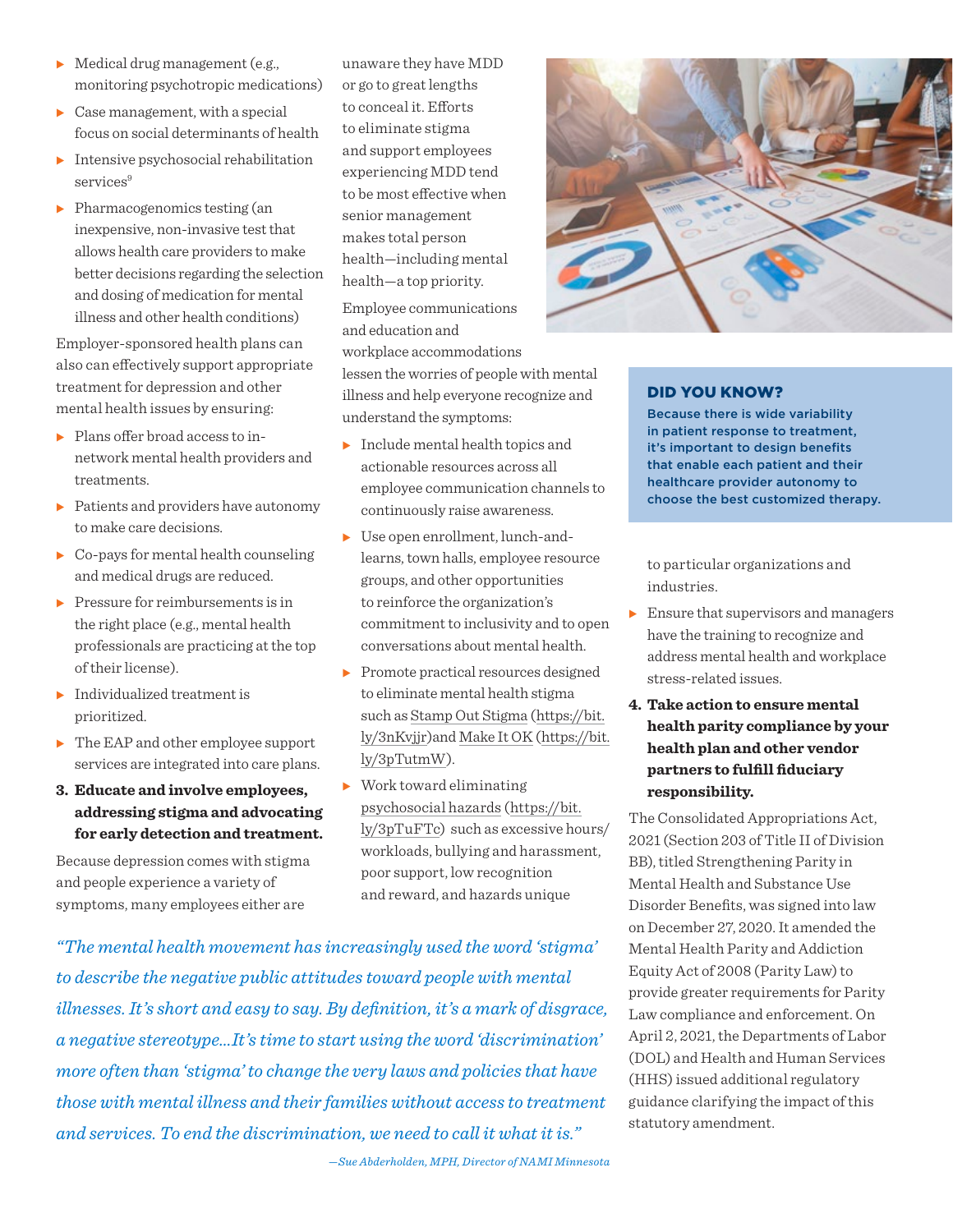The new statutory language and regulatory guidance make it clear that, as of February 2021, group health plans and insurance issuers must perform and document the comparative analyses of the design and application of nonquantitative treatment limitations (NQTLs) on benefits and make these analyses available to state or federal authorities upon request.

## DID YOU KNOW?

An NQTL is any limitation placed on benefits such as reimbursement rates, provider network admission standards, medical management tools such as pre-authorization and concurrent review, exclusions of levels of care or provider types, etc.

Employers/plan sponsors may not easily be able to perform the required comparative analyses and will likely be heavily reliant on their vendors to do this on their behalf. This may be particularly burdensome if plan sponsors are relying on multiple or different vendors for behavioral health and medical services. This burden can be mitigated if health plans have chosen qualified third parties to review and certify parity compliance with NQTLs.<sup>10</sup>

And in late summer 2021, the Department of Labor initiated litigation against an insurer to make certain health plans offering mental health and substance use disorder benefits are covering treatments at the same level as physical or surgical benefits. This signaled a significant shift in the policing of parity, with [legal experts saying](https://news.bloomberglaw.com/health-law-and-business/employers-on-hook-for-mental-health-parity-despite-new-target) this does not mean employers are off the hook. DOL may go after employers/plan sponsors to get to insurers, which serve as third-party health plan administrators.

## **5. Support employer and industry efforts to improve access to highquality total person healthcare.**

Historically, the US healthcare system has not addressed mental health and physical health with an integrative approach.

As a leading voice on future directions in mental health, the National Alliance is actively developing a path forward to promote systemic improvements in mental health. This includes brokering solutions for serious conditions prevalent among the US workforce, including depression, anxiety, and substance use disorders.

Along with multiple partners, the National Alliance launched [The](file:/Volumes/KT%20Elements%20SE/NAHPC/%20ACTION%20BRIEFS/2021%20MDD/Text/wnload.s3.amazonaws.com/NAHPC/3d988744-80e1-414b-8881-aa2c98621788/UploadedImages/One-Page_Path_Forward_Summary_03_26_21_LW_1318.pdf)  [Path Forward for Mental Health and](file:/Volumes/KT%20Elements%20SE/NAHPC/%20ACTION%20BRIEFS/2021%20MDD/Text/wnload.s3.amazonaws.com/NAHPC/3d988744-80e1-414b-8881-aa2c98621788/UploadedImages/One-Page_Path_Forward_Summary_03_26_21_LW_1318.pdf)  [Substance Use Disorder](file:/Volumes/KT%20Elements%20SE/NAHPC/%20ACTION%20BRIEFS/2021%20MDD/Text/wnload.s3.amazonaws.com/NAHPC/3d988744-80e1-414b-8881-aa2c98621788/UploadedImages/One-Page_Path_Forward_Summary_03_26_21_LW_1318.pdf) to execute a disciplined, private sector approach to systematically and measurably improve five established best practices of mental health and substance use care:

**Improve in-network access to** behavioral health specialists:

Inadequate networks lead to a false sense of access for lower-paid workers and a two-tiered system.

**Expand screening and testing for behavioral conditions: Evidence** clearly shows consistent use of mental health/substance use symptom measurement tools (quantitative assessments) improves outcomes by a remarkable 20%–60%.



**Expand behavioral health** integration in primary care: Steps

can be taken to remove barriers to full-spectrum care. Reimbursement codes are available for the specific integration model [Collaborative Care](https://www.psychiatry.org/psychiatrists/practice/professional-interests/integrated-care/learn), which is a proven and scalable solution to improve clinical outcomes and reduce costs. The model integrates the support of psychiatrists and behavioral care managers into primary care settings, where the majority of people receive behavioral care.

## DID YOU KNOW?

- ▶ 29% of adults with chronic or serious medical conditions also have mental health conditions.
- ▶ 68% of adults with mental health conditions also have chronic or serious medical conditions.
- ▶ About 43 million Americans experience mental illness in a given year, with MDD accounting for about 16.1 million (that's 6.7% of the US population).

## "Total Person Health" and Mental Health

*"Employers care about the holistic support of the health and wellbeing of employees and their families. Expansion of the Collaborative Care Model nationwide is foundational to a healthcare system that treats mental illness on a par with other illnesses. Improving access and quality in primary care is key to early diagnosis and evidence-based treatment. To achieve this, behavioral health must be effectively integrated into primary care."*

*—Michael Thompson, National Alliance, President & CEO*